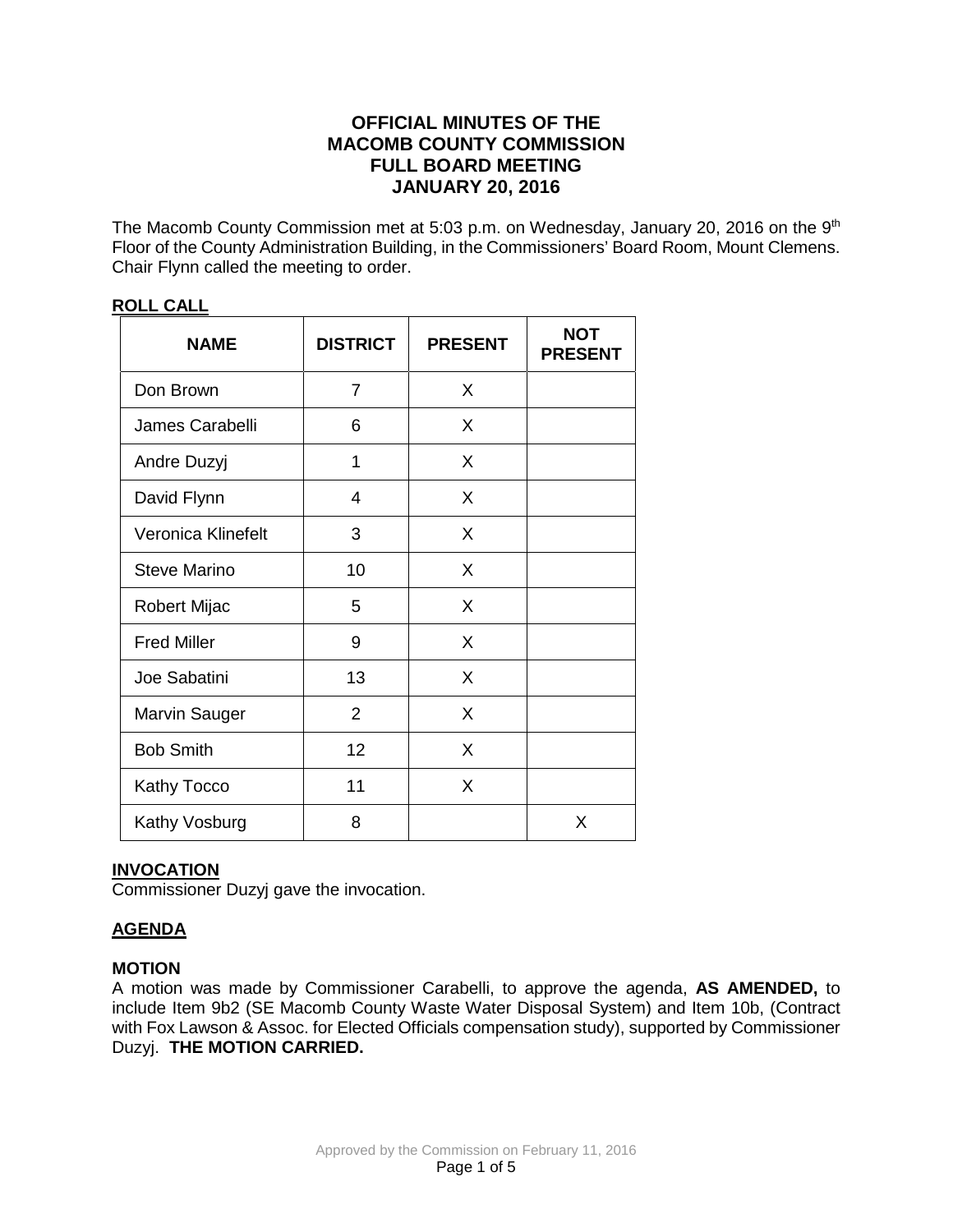### **MINUTES**

### **MOTION**

A motion was made by Commissioner Marino, to approve the minutes dated December 17, 2015 (FB) and January 12, 2016 (Org), supported by Commissioner Mijac. **THE MOTION CARRIED.** 

### **PUBLIC PARTICIPATION**

None

# **CORRESPONDENCE FROM EXECUTIVE**

None

# **INFRASTRUCTURE/ECONOMIC DEVELOPMENT COMMITTEE MEETING-January 19, 2016**

No committee report.

# **FINANCE COMMITTEE MEETING – January 20, 2016**

The reading of the recommendations from the Finance Committee was waived and a motion was made by Chair Miller, supported by Vice-Chair Brown, to adopt the committee recommendations.

**R16-003** Approve the contracts between the Macomb County Department of Roads and R. S. Contracting for the Pavement Marking Program scheduled to be completed in 2016; further, a copy of this Board of Commissioners' action is directed to be delivered forthwith to the Office of the County Executive.

# **THE MOTION CARRIED.**

### **RESOLUTION**

### **MOTION**

A motion was made by Commissioner Miller, to adopt the following Resolution, supported by Commissioner Brown.

**R16-004** Approve the sale of bonds under the State Revolving Fund program in the amount not to exceed \$4.5 million for financing improvements to the Southeast Macomb County Waste Water Disposal System serving 144,000 residents of St. Clair Shores, Roseville and Eastpointe. The bond resolution provides for the issuance of bonds, pledges the County's full faith and credit as secondary security for payment of debt service, approves the publication of a notice of intent to sell the bonds and approves other actions relating to the bond sale as recommended by bond counsel. (Offered by Carabelli and Mijac; recommended by Finance Committee on 01/20/16)

A roll call vote was taken.

Voting yes were: Marino, Mijac, Miller, Sabatini, Sauger, Smith, Brown, Carabelli, Duzyj, Klinefelt, Tocco and Flynn. There were 12 yes votes. There were 0 no votes.

# **THE MOTION CARRIED.**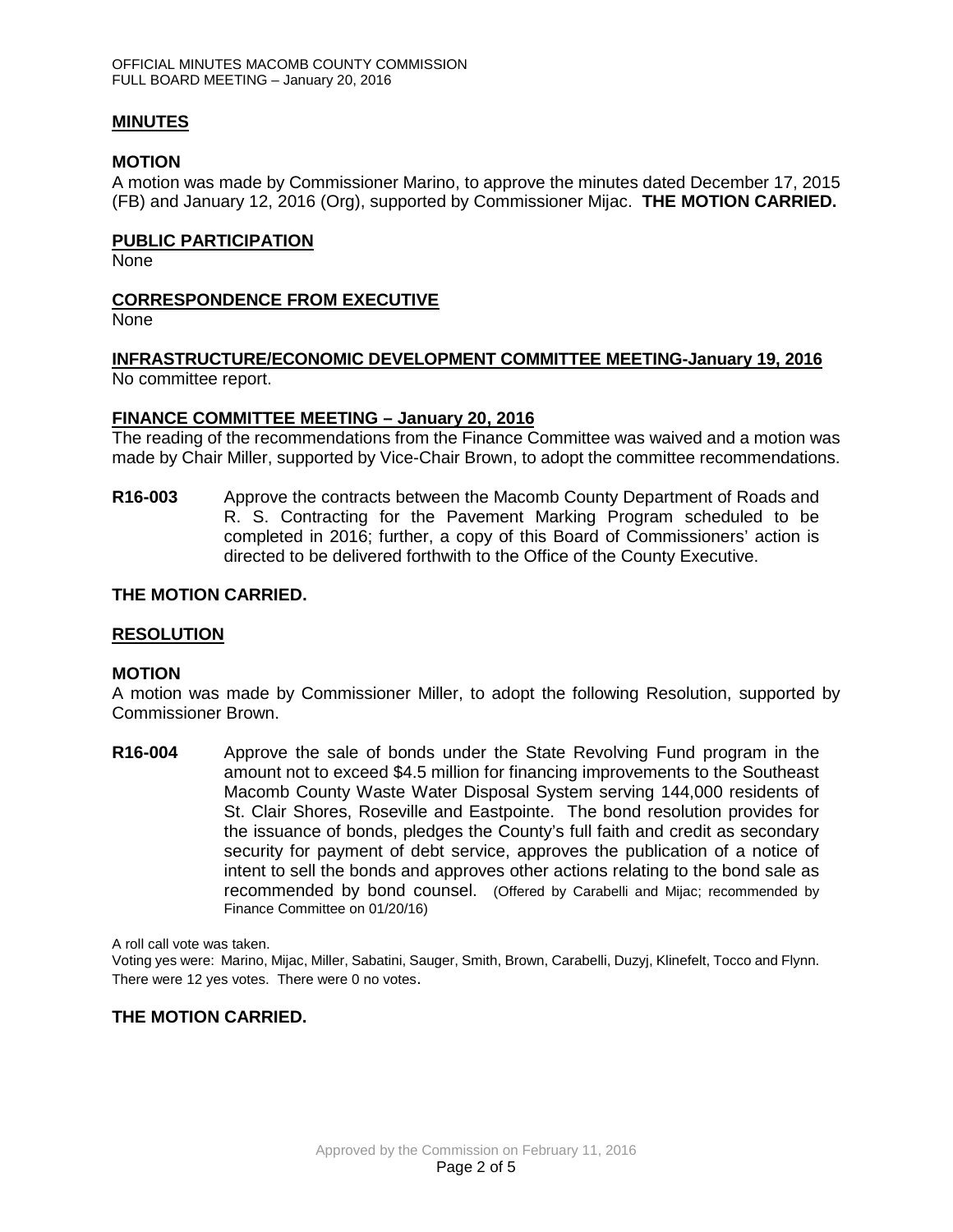# **BOARD CHAIR REPORT**

Chair Flynn gave his report.

#### **MOTION**

**R16-005** A motion was made by Commissioner Sabatini, to receive and file the Board Chair report, supported by Commissioner Tocco. **THE MOTION CARRIED.**

### **ELECTED OFFICIALS COMPENSATION STUDY**

#### **MOTION**

**R16-006** A motion was made by Commissioner Miller, to contract with Fox Lawson and Associates to conduct a compensation study for Elected Officials, supported by Commissioner Brown. **THE MOTION CARRIED.** (Record NO votes for Klinefelt and Marino)

#### **QUARTERLY REPORT (QR4 2015) FOR VETERANS SERVICES DEPARTMENT**

#### **MOTION**

**R16-007** A motion was made by Commissioner Carabelli, to receive and file the Quarterly Report for Veterans Services Department, supported by Commissioner Marino. **THE MOTION CARRIED.**

### **PRESENTATION ON PROPOSAL FOR VETERANS MILLAGE RENEWAL IN 2016/LAURA RIOS, DEPARTMENT OF VETERANS SERVICES DIRECTOR AND PAT DANIELS, VETERANS SERVICES COMMISSION CHAIR**

Laura Rios, Director of Veterans Services gave presentation regarding millage renewal.

### **MOTION**

**R16-008** A motion was made by Commissioner Carabelli, to receive and file the Presentation on the Proposal for Veterans millage renewal, supported by Commissioner Sauger. **THE MOTION CARRIED.**

### **RESOLUTIONS**

### **MOTION**

A motion was made by Commissioner Marino, to adopt the following Resolution, supported by Commissioner Tocco.

**R16-009** Supporting the Board of Commissioners' Application for a 2016 Minigrant Program Project Grant (offered by Board Chair, recommended by Government Operations Committee on 01/12/16)

# **THE MOTION CARRIED.**

### **PROCLAMATIONS**

### **MOTION**

A motion was made by Commissioner Marino, to adopt the following Proclamation, supported by Commissioner Smith.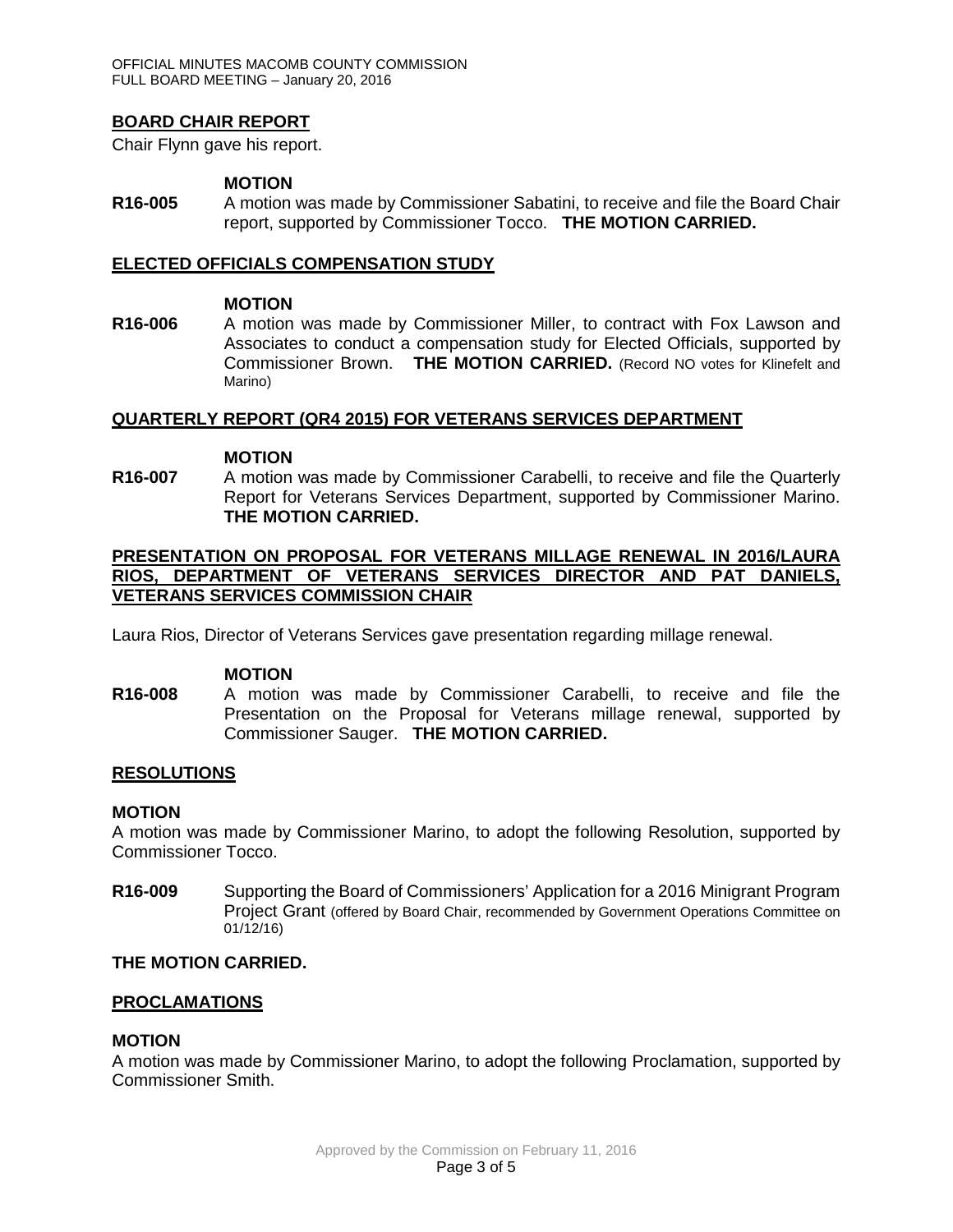**R16-010** Recognizing February 19, 2016 as Youth Dialogue Day (offered by Marino, recommended by Infrastructure/Economic Development Committee on 01/19/16)

# **THE MOTION CARRIED.**

# **CORRESPONDENCE**

a) 01/08/16 memo from John Kinch, Executive Director of Community Mental Health to Henry Yanez, Michigan House of Representatives, regarding FY2016 rate setting.

# **MOTION**

**R16-011** A motion was made by Commissioner Marino, to receive and file, supported by Commissioner Brown. **THE MOTION CARRIED.**

# **NEW BUSINESS**

None

**PUBLIC PARTICIPATION**

None

# **ROLL CALL**

| <b>NAME</b>        | <b>DISTRICT</b> | <b>PRESENT</b> | <b>NOT</b><br><b>PRESENT</b> |
|--------------------|-----------------|----------------|------------------------------|
| Don Brown          | $\overline{7}$  | X              |                              |
| James Carabelli    | 6               | X              |                              |
| Andre Duzyj        | 1               | X              |                              |
| David Flynn        | 4               | X              |                              |
| Veronica Klinefelt | 3               | X              |                              |
| Steve Marino       | 10              | X              |                              |
| Robert Mijac       | 5               | X              |                              |
| <b>Fred Miller</b> | 9               | X              |                              |
| Joe Sabatini       | 13              | X              |                              |
| Marvin Sauger      | 2               | X              |                              |
| <b>Bob Smith</b>   | 12              | X              |                              |
| <b>Kathy Tocco</b> | 11              | X              |                              |
| Kathy Vosburg      | 8               |                | X                            |